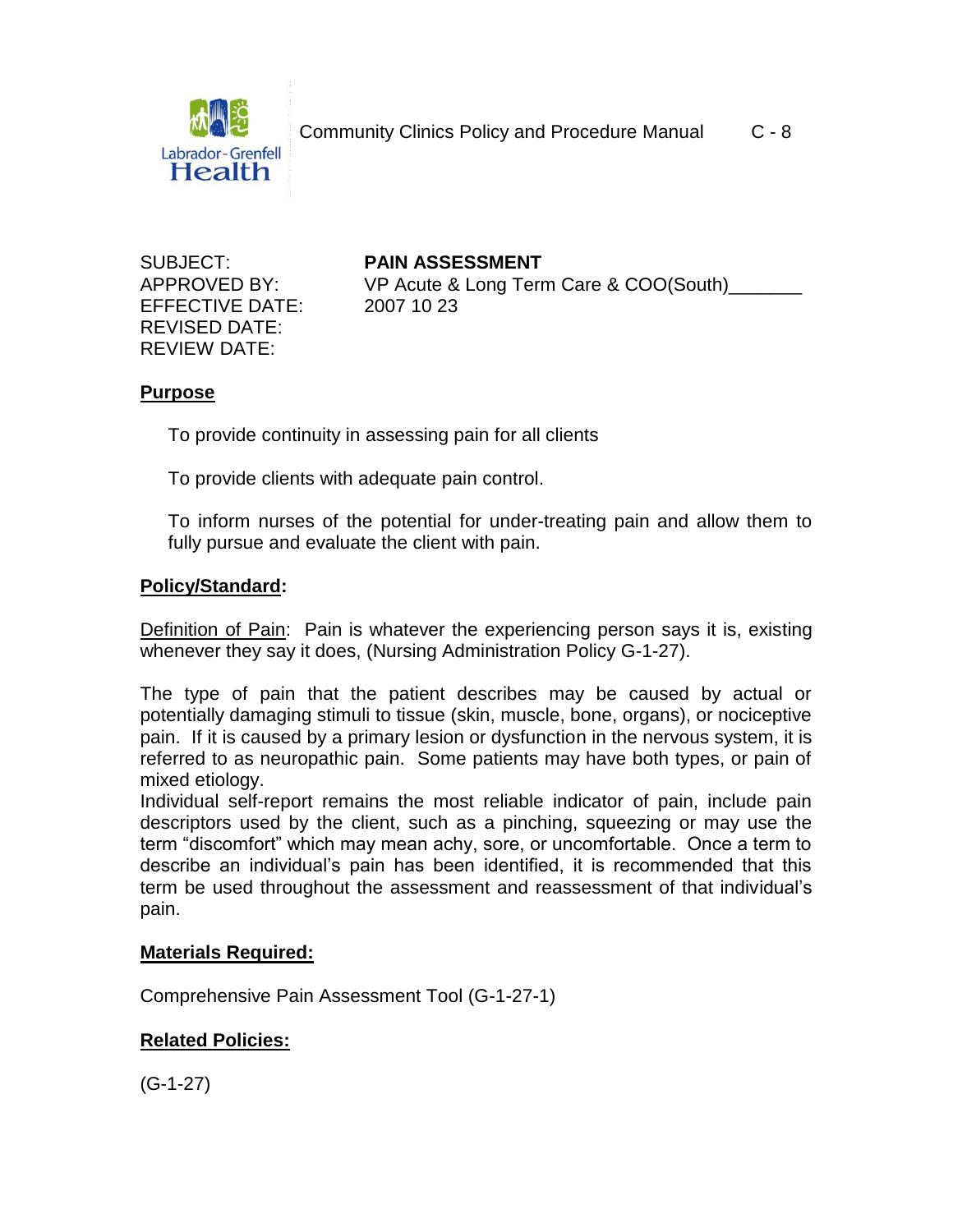

Community Clinics Policy and Procedures Manual **Example 3 SUBJECT: PAIN ASSESSMENT** Page 2

### **Procedure:**

Nurses must:

- 1. Evaluate the present pain complaint, characterize an individual's pain by: assessing type, quality, radiation, timing, location, intensity and etiology.
- 2. Included is a review of alleviating and aggravating factors that make the pain better, worse, and what treatments have been used as well as the client's response to treatment.
- 3. Take a detailed history, including characterization of the present pain complaint, pain related history, and the impact of the pain on the client's quality of life.
- 4. Take a history of liver, gastrointestinal, and kidney dysfunction. This is important to elicit as clients suffering with these medical conditions may require alterations to their pharmacologic treatment options.
- 5. Take a complete medication history, including prescribed, over-thecounter, herbal remedies and alcohol consumption because they are necessary and must be considered when making analgesic choices.
- 6. Must complete a thorough physical exam and ensure appropriate diagnostic exams are ordered within their scope of practice.
- 7. Assess for Peripheral vascular disease, Diabetes, Post stroke syndrome, Decubitus ulcers, Oral/dental problems, Contractures, Abdominal pain, Cardiovascular pain, Degenerative joint disease, Rheumatoid Arthritis, previous fractures and Osteoporosis.
- 8. Must complete the comprehensive pain Assessment Tool (G-1-27-1).
- 9. Document finding in the patient chart.
- 10. Departmental Audits will be completed Annually. (see Appendix A).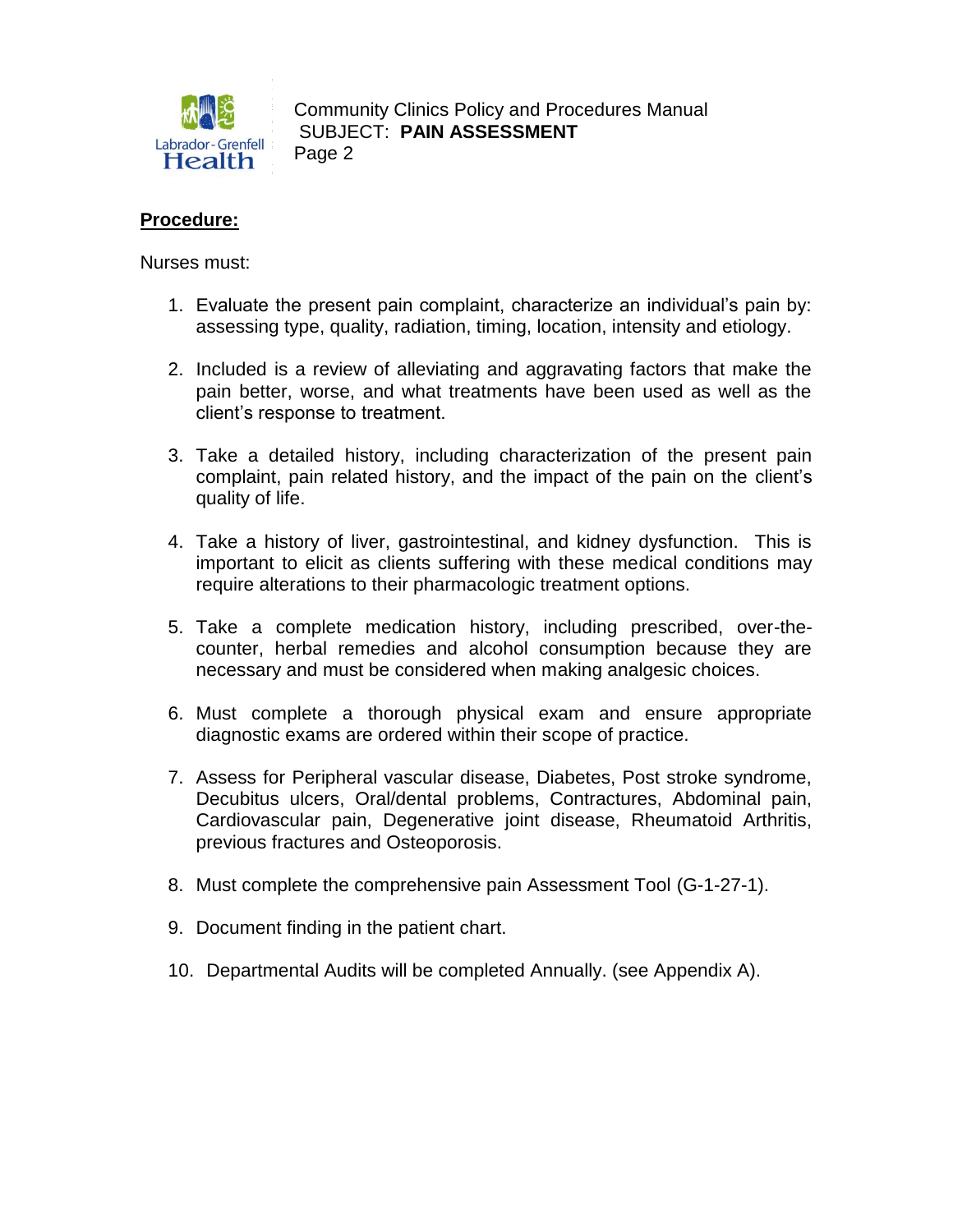

Community Clinics Policy and Procedures Manual **Example 3 SUBJECT: PAIN ASSESSMENT** Page 3

### **Assessment Tools**

Several assessment tools are available to evaluate the intensity and location of the pain complaint. There are four methods for pain measurement: the numerical rating scale, verbal rating scale, visual analog scale and FACES pain rating scale. The Community clinic Services has adopted the Pain Assessment Tool which incorporates all aspects all for a comprehensive assessment of pain.

Nurses' signature and a number must be clearly documented at the end of each assessment.

#### **Resources:**

**Medscape Nursing: Clinical Assessment of Pain [http://www.me](http://www.m/)dscape.com/viewarticle/556382**

**Nursing Administration Policy – Pain Assessment-Comprehensive G-1-27 [http://lghealth/policies/files/Pain%20Assessment%20-](http://lghealth/policies/files/Pain%20Assessment%20-%20Comprehensive%20Tool%20G-1-27-1%20final.pdf) [%20Comprehensive%20Tool%20G-1-27-1%20final.pdf](http://lghealth/policies/files/Pain%20Assessment%20-%20Comprehensive%20Tool%20G-1-27-1%20final.pdf)**

**Nursing Administration Policy – Pain management G-1-28 [http://lghealth/policies/files/Pain%20Assessment%20-](http://lghealth/policies/files/Pain%20Assessment%20-%20Comprehensive%202010%20G-1-27.pdf) [%20Comprehensive%202010%20G-1-27.pdf](http://lghealth/policies/files/Pain%20Assessment%20-%20Comprehensive%202010%20G-1-27.pdf)**